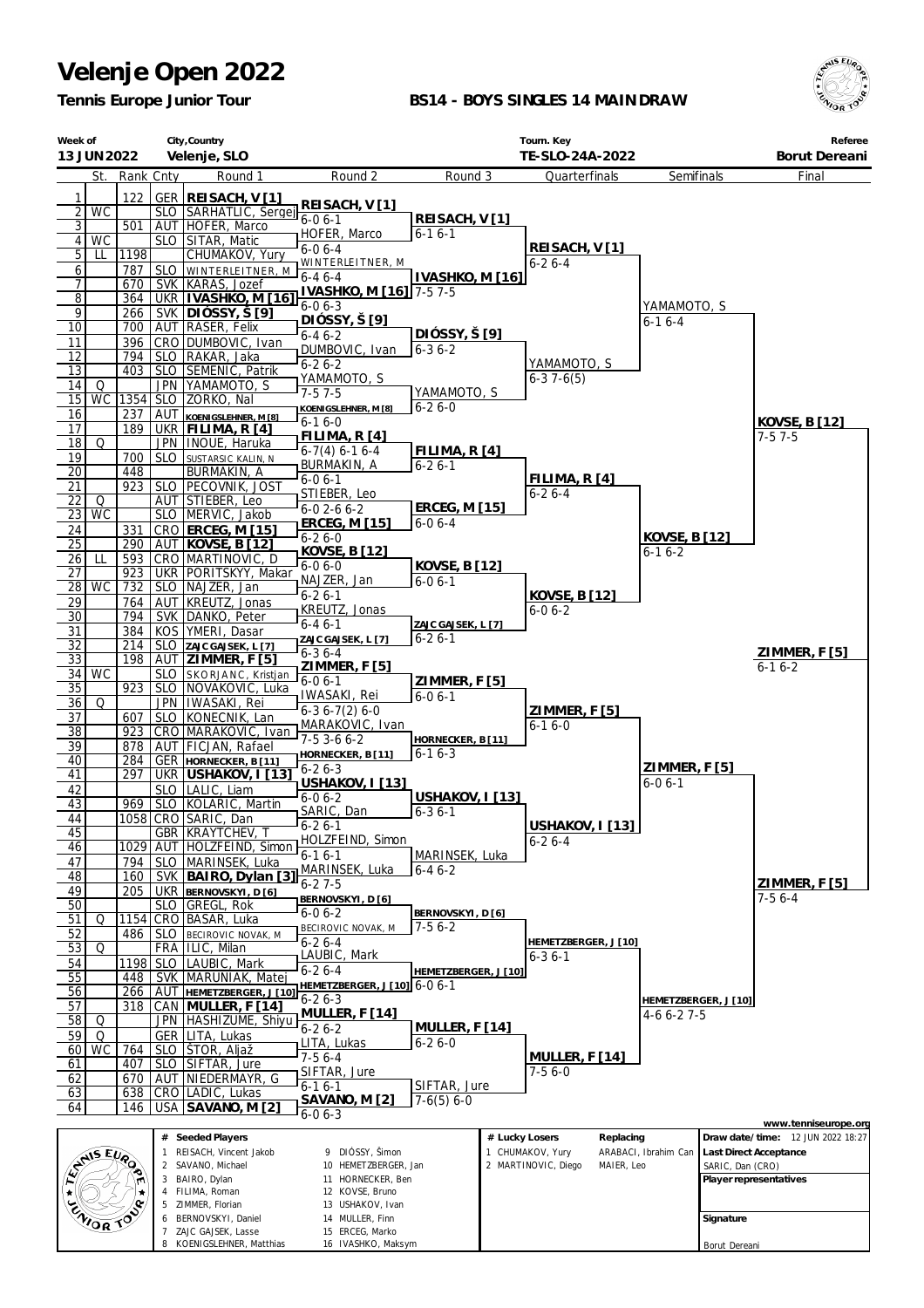**City,Country**

#### **BS14 - BOYS SINGLES 14 QUALIFYING**

**Tourn. Key**



**Referee**

| Tennis Europe Junior Tour |  |
|---------------------------|--|
|                           |  |

**Week of**

|                 | 13 JUN 2022 Velenje, SLO |               |  |                               | TE-SLO-24A-2022                   | Borut Dereani                     |
|-----------------|--------------------------|---------------|--|-------------------------------|-----------------------------------|-----------------------------------|
|                 |                          | St. Rank Cnty |  | Round 1                       | Finals                            | Qualifiers                        |
| $\mathbf{1}$    |                          |               |  | 593 CRO MARTINOVIC, Diego [1] |                                   |                                   |
| $\overline{2}$  |                          |               |  | Bye                           | MARTINOVIC, Diego [1]             |                                   |
| 3               |                          |               |  | Bye                           |                                   | ILIC, Milan<br>$6 - 36 - 0$       |
| 4               |                          |               |  | FRA   ILIC, Milan             | ILIC, Milan                       |                                   |
| 5               |                          |               |  | 1154 CRO BASAR, Luka [2]      |                                   |                                   |
| 6               |                          |               |  | Bye                           | BASAR, Luka [2]                   |                                   |
| $\overline{7}$  |                          |               |  | Bye                           |                                   | BASAR, Luka [2]<br>$6 - 06 - 2$   |
| $\overline{8}$  |                          |               |  | SLO KOŠAK, Tilen              | KOŠAK, Tilen                      |                                   |
| 9               |                          |               |  | 1198 SLO VODNIK, Jan [3]      |                                   |                                   |
| 10              |                          |               |  | Bye                           | VODNIK, Jan [3]                   |                                   |
| 11              |                          |               |  | Bye                           |                                   | INOUE, Haruka<br>$6 - 16 - 3$     |
| 12              |                          |               |  | JPN   INOUE, Haruka           | INOUE, Haruka                     |                                   |
|                 |                          |               |  |                               |                                   |                                   |
| 13              |                          | 1198          |  | CHUMAKOV, Yury [4]            | CHUMAKOV, Yury [4]                |                                   |
| 14              |                          |               |  | Bye                           |                                   | STIEBER, Leo                      |
| 15              |                          |               |  | Bye                           | STIEBER, Leo                      | $6 - 46 - 4$                      |
| 16              |                          |               |  | AUT STIEBER, Leo              |                                   |                                   |
| 17              |                          |               |  | SLO BOBOVNIK, Miha            |                                   |                                   |
| 18              |                          |               |  | Bye                           | BOBOVNIK, Miha                    |                                   |
| 19              |                          |               |  | SLO   FIŠINGER, Jan           |                                   | YAMAMOTO, Shotaro<br>$6 - 06 - 1$ |
| 20              |                          |               |  | JPN YAMAMOTO, Shotaro         | YAMAMOTO, Shotaro<br>$6 - 06 - 0$ |                                   |
| 21              |                          |               |  | ITA FERRARI, ALESSANDRO       |                                   |                                   |
| 22              |                          |               |  | Bye                           | FERRARI, ALESSANDRO               |                                   |
| 23              |                          |               |  | SLO BERNARD, Gasper           |                                   | LITA, Lukas<br>$6 - 06 - 0$       |
|                 |                          |               |  |                               | LITA, Lukas                       |                                   |
| 24              |                          |               |  | GER LITA, Lukas               | $6 - 06 - 0$                      |                                   |
| 25              |                          |               |  | SLO   PUCKO, Maks             | PUCKO, Maks                       |                                   |
| 26              |                          |               |  | Bye                           |                                   | IWASAKI, Rei                      |
| 27              |                          |               |  | JPN   IWASAKI, Rei            | IWASAKI, Rei                      | $6 - 46 - 2$                      |
| 28              |                          |               |  | UKR TASHCHIAN, Anushavan      | $6-41-6$ [10-6]                   |                                   |
| 29              |                          |               |  | SLO BUKOVEC, Gasper           |                                   |                                   |
| 30 <sup>°</sup> |                          |               |  | Bye                           | <b>BUKOVEC, Gasper</b>            |                                   |
|                 | $31$ WC                  |               |  | ITA SARRITZU, Aleksej         |                                   | HASHIZUME, Shiyu<br>$6 - 06 - 0$  |
| 32              |                          |               |  | JPN HASHIZUME, Shiyu          | HASHIZUME, Shiyu<br>W.O.          |                                   |
|                 |                          |               |  |                               |                                   |                                   |

| <b>ANSEURO</b> | $\overline{2}$ |
|----------------|----------------|
|                | 3              |
|                | 4              |
|                |                |
| <b>ENIOR</b>   |                |
|                |                |
|                |                |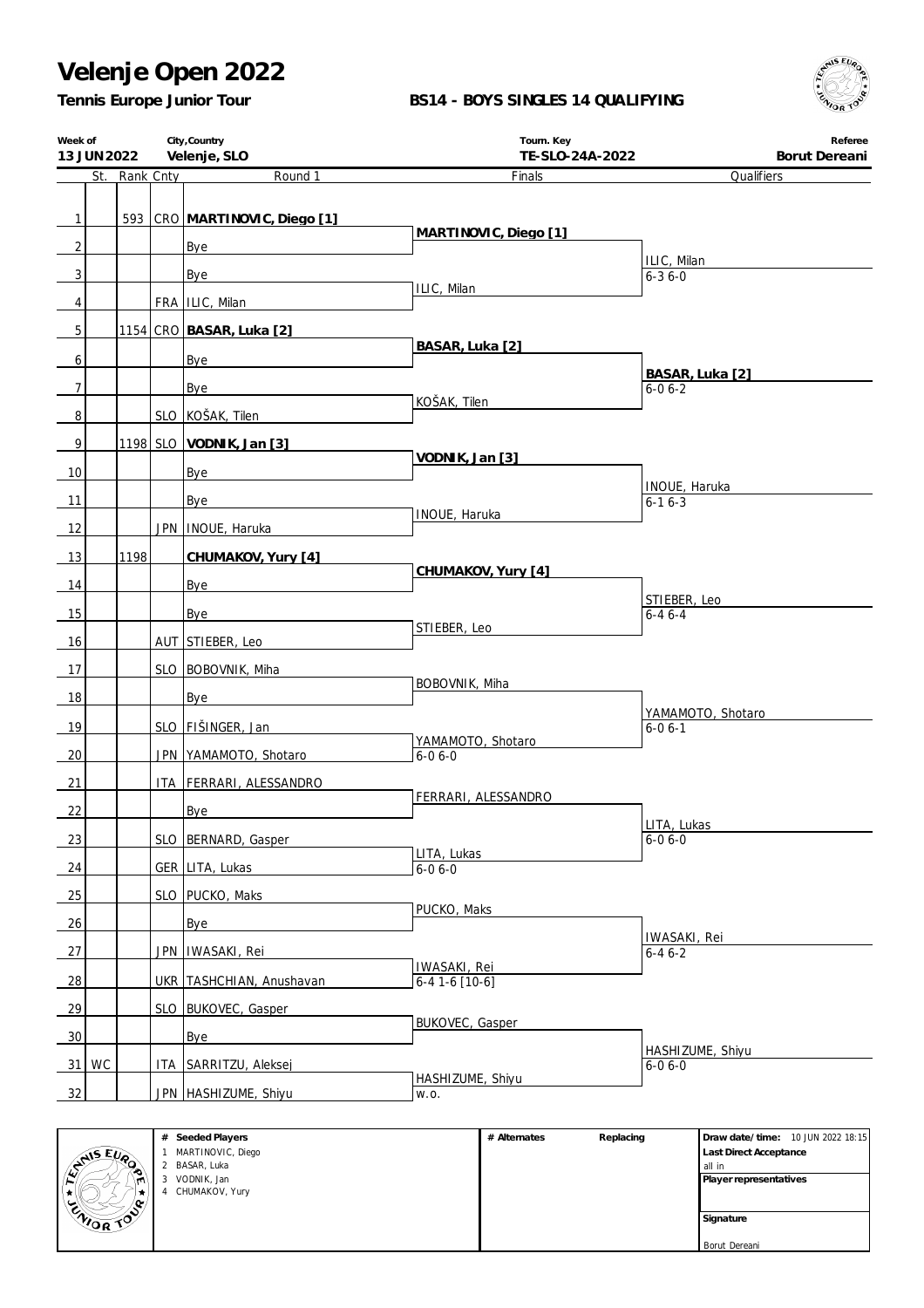*Tennis Europe Junior Tour*

### **BD14 - BOYS DOUBLES 14 MAINDRAW**



| City, Country<br>Week of<br>Velenje, SLO<br>13 JUN 2022 |            |                          | Tourn. Key<br>TE-SLO-24A-2022                          | Referee<br>Borut Dereani              |                                     |                                 |                     |
|---------------------------------------------------------|------------|--------------------------|--------------------------------------------------------|---------------------------------------|-------------------------------------|---------------------------------|---------------------|
| St.                                                     | Rank Cnty  |                          | Round 1                                                | Round 2                               | Quarterfinals                       | Semifinals                      | Final               |
|                                                         | 205        | <b>UKR</b>               | BERNOVSKYI, D[1]                                       |                                       |                                     |                                 |                     |
| $\mathbf{1}$                                            | 146        |                          | USA SAVANO, Michael                                    | BERNOVSKYI, D [1]                     |                                     |                                 |                     |
|                                                         |            |                          |                                                        | SAVANO, Michael                       |                                     |                                 |                     |
| $\sqrt{2}$                                              |            |                          | Bye                                                    |                                       | BERNOVSKYI, D [1]                   |                                 |                     |
| 3                                                       | 407        | <b>SLO</b>               | 1198 SLO   LAUBIC, Mark<br>SIFTAR, Jure                | DUMBOVIC, Ivan                        | SAVANO, Michael                     |                                 |                     |
|                                                         | 396        |                          | CRO DUMBOVIC, Ivan                                     | MARAKOVIC, Ivan                       | $6 - 36 - 1$                        |                                 |                     |
| 4                                                       | 923        |                          | CRO MARAKOVIC, Ivan                                    | 4-6 6-0 [10-2]                        |                                     | HEMETZBERGER, J [7]             |                     |
|                                                         | 607        |                          | SLO KONECNIK, Lan                                      |                                       |                                     | NIEDERMAYR, G                   |                     |
| 5                                                       | 764        | <b>SLO</b><br><b>JPN</b> | ŠTOR, Aljaž<br>HASHIZUME, Shiyu                        | HASHIZUME, Shiyu<br>YAMAMOTO, Shotaro |                                     | $6 - 36 - 3$                    |                     |
| 6                                                       |            | <b>JPN</b>               | YAMAMOTO, Shotaro                                      | $6 - 26 - 2$                          | HEMETZBERGER, J [7]                 |                                 |                     |
|                                                         | 794        |                          | SVK   DANKO, Peter                                     |                                       | NIEDERMAYR, G                       |                                 |                     |
| $\overline{7}$                                          | 448        |                          | SVK MARUNIAK, Matej                                    | HEMETZBERGER, J [7] 4-6 6-3 [14-12]   |                                     |                                 |                     |
| $\overline{8}$                                          | 266<br>670 | AUT                      | AUT HEMETZBERGER, J [7] NIEDERMAYR, G<br>NIEDERMAYR, G | $6 - 36 - 2$                          |                                     |                                 | HEMETZBERGER, J [7] |
|                                                         | 318        |                          | CAN MULLER, Finn [3]                                   |                                       |                                     |                                 | NIEDERMAYR, G       |
| 9                                                       | 198        |                          | AUT ZIMMER, Florian                                    | MULLER, Finn [3]                      |                                     |                                 | $0-66-4$ [10-7]     |
|                                                         | 878        |                          | AUT FICJAN, Rafael                                     | ZIMMER, Florian                       |                                     |                                 |                     |
| 10                                                      | 290        | <b>SLO</b>               | AUT KOVSE, Bruno<br><b>BUKOVEC, Gasper</b>             | $6-47-6(7)$                           | MULLER, Finn [3]<br>ZIMMER, Florian |                                 |                     |
| 11                                                      | 1198       |                          | CHUMAKOV, Yury                                         | SARIC, Dan                            | $6 - 46 - 2$                        |                                 |                     |
|                                                         |            |                          | 1058 CRO SARIC, Dan                                    | YMERI, Dasar                          |                                     |                                 |                     |
| 12                                                      | 384<br>486 |                          | KOS YMERI, Dasar<br>SLO BECIROVIC NOVAK, M             | $6 - 26 - 3$                          |                                     | MULLER, Finn [3]                |                     |
| 13                                                      | 794        | <b>SLO</b>               | RAKAR, Jaka                                            | BECIROVIC NOVAK, M                    |                                     | ZIMMER, Florian<br>$6 - 26 - 3$ |                     |
|                                                         |            |                          | SLO SKORJANC, Kristjan                                 | RAKAR, Jaka                           |                                     |                                 |                     |
| 14                                                      | 297        |                          | UKR USHAKOV, Ivan                                      | $6 - 16 - 2$                          | ERCEG, Marko [5]                    |                                 |                     |
|                                                         |            |                          | SLO   BOBOVNIK, Miha                                   | ERCEG, Marko [5]                      | SEMENIC, Patrik                     |                                 |                     |
| 15                                                      | 732<br>331 | <b>SLO</b>               | NAJZER, Jan<br>CRO ERCEG, Marko [5]                    | SEMENIC, Patrik                       | $6 - 16 - 4$                        |                                 |                     |
| 16                                                      | 403        |                          | SLO SEMENIC, Patrik                                    | $6-44-6$ [10-7]                       |                                     |                                 | HEMETZBERGER, J [7] |
|                                                         | 501        |                          | AUT HOFER, Marco [6]                                   |                                       |                                     |                                 | NIEDERMAYR, G       |
| 17                                                      | 237        |                          | AUT KOENIGSLEHNER, M<br>SLO KOSAK, Tilen               | HOFER, Marco [6]<br>KOENIGSLEHNER, M  |                                     |                                 | $2-66-0$ [10-6]     |
| 18                                                      |            |                          | SLO SITAR, Matic                                       | $6 - 26 - 1$                          | HOFER, Marco [6]                    |                                 |                     |
|                                                         |            |                          | AUS ARABACI, Ibrahim Can                               |                                       | KOENIGSLEHNER, M                    |                                 |                     |
| 19                                                      | 700        | <b>SLO</b>               | GREGL, Rok<br>AUT RASER, Felix                         | RASER, Felix                          | $6 - 26 - 1$                        |                                 |                     |
| 20                                                      | 700        |                          | SLO SUSTARSIC KALIN, Nejc 6-1 6-2                      | SUSTARSIC KALIN, Nejc                 |                                     | BAIRO, Dylan [4]                |                     |
|                                                         |            |                          | <b>GBR KRAYTCHEV, Theodor</b>                          |                                       |                                     | IVASHKO, Maksym                 |                     |
| 21                                                      |            | <b>SLO</b>               | SARHATLIC, Sergej                                      | KOLARIC, Martin                       |                                     | $6-40-6$ [10-7]                 |                     |
| 22                                                      | 969        |                          | SLO KOLARIC, Martin<br>1354 SLO ZORKO, Nal             | ZORKO, Nal<br>$6 - 26 - 2$            | BAIRO, Dylan [4]                    |                                 |                     |
|                                                         |            |                          | JPN   INOUE, Haruka                                    |                                       | IVASHKO, Maksym                     |                                 |                     |
| 23                                                      |            |                          | JPN   IWASAKI, Rei                                     | BAIRO, Dylan [4]                      | $6 - 06 - 0$                        |                                 |                     |
|                                                         | 160        |                          | SVK   BAIRO, Dylan [4]                                 | IVASHKO, Maksym                       |                                     |                                 | HORNECKER, Ben [2]  |
| 24                                                      | 364<br>266 |                          | UKR   IVASHKO, Maksym<br>SVK   DIOSSY, Simon [8]       | $7-6(2)$ 6-3                          |                                     |                                 | REISACH, V          |
| 25                                                      | 670        |                          | SVK   KARAS, Jozef                                     | DIÓSSY, Šimon [8]                     |                                     |                                 | $6 - 16 - 2$        |
|                                                         | 448        |                          | <b>BURMAKIN, Alexander</b>                             | KARAS, Jozef                          |                                     |                                 |                     |
| 26                                                      | 923        | <b>SLO</b>               | PECOVNIK, JOST<br>SLO   LALIC, Liam                    | $6 - 27 - 5$                          | KREUTZ, Jonas<br>STIEBER, Leo       |                                 |                     |
| 27                                                      |            | SLO.                     | PUCKO, Maks                                            | KREUTZ, Jonas                         | 7-5 1-6 [10-8]                      |                                 |                     |
|                                                         | 764        |                          | AUT   KREUTZ, Jonas                                    | STIEBER, Leo                          |                                     |                                 |                     |
| 28                                                      | 794        | AUT<br><b>SLO</b>        | STIEBER, Leo<br>MARINSEK, Luka                         | $6 - 26 - 3$                          |                                     | HORNECKER, Ben [2]              |                     |
| <u>29</u>                                               | 787        | <b>SLO</b>               | WINTERLEITNER, Mai                                     | MARINSEK, Luka                        |                                     | REISACH, V<br>$6 - 36 - 4$      |                     |
|                                                         | 1154       |                          | CRO BASAR, Luka                                        | WINTERLEITNER, Mai                    |                                     |                                 |                     |
| 30                                                      |            |                          | FRA   ILIC, Milan                                      | $7-6(9)$ 6-2                          | HORNECKER, Ben [2]                  |                                 |                     |
| 31                                                      |            |                          | Bye                                                    | HORNECKER, Ben [2] 6-2 6-2            | REISACH, V                          |                                 |                     |
|                                                         | 284        |                          | GER   HORNECKER, Ben [2]   REISACH, V                  |                                       |                                     |                                 |                     |
| 32                                                      | 122        |                          | <b>GER REISACH, V</b>                                  |                                       |                                     |                                 |                     |

|                  |                        |                         |              |           |                                   | www.tenniseurope.org |
|------------------|------------------------|-------------------------|--------------|-----------|-----------------------------------|----------------------|
|                  | # Seeded Players       |                         | # Alternates | Replacing | Draw date/time: 13 JUN 2022 13:02 |                      |
|                  | BERNOVSKYI, Daniel     | 5 ERCEG, Marko          |              |           | <b>Last Direct Acceptance</b>     |                      |
| <b>ANSEUP</b>    | SAVANO, Michael        | SEMENIC, Patrik         |              |           | all in                            |                      |
| m                | 2 HORNECKER, Ben       | 6 HOFER, Marco          |              |           | Player representatives            |                      |
|                  | REISACH, Vincent Jakob | KOENIGSLEHNER, Matthias |              |           |                                   |                      |
| .c<br>پ          | MULLER, Finn           | HEMETZBERGER, Jan       |              |           |                                   |                      |
| <b>CAIOR TOO</b> | ZIMMER, Florian        | NIEDERMAYR, Gabriel     |              |           | Signature                         |                      |
|                  | BAIRO, Dylan           | 8 DIÓSSY, Šimon         |              |           |                                   |                      |
|                  | IVASHKO, Maksym        | KARAS, Jozef            |              |           | Borut Dereani                     |                      |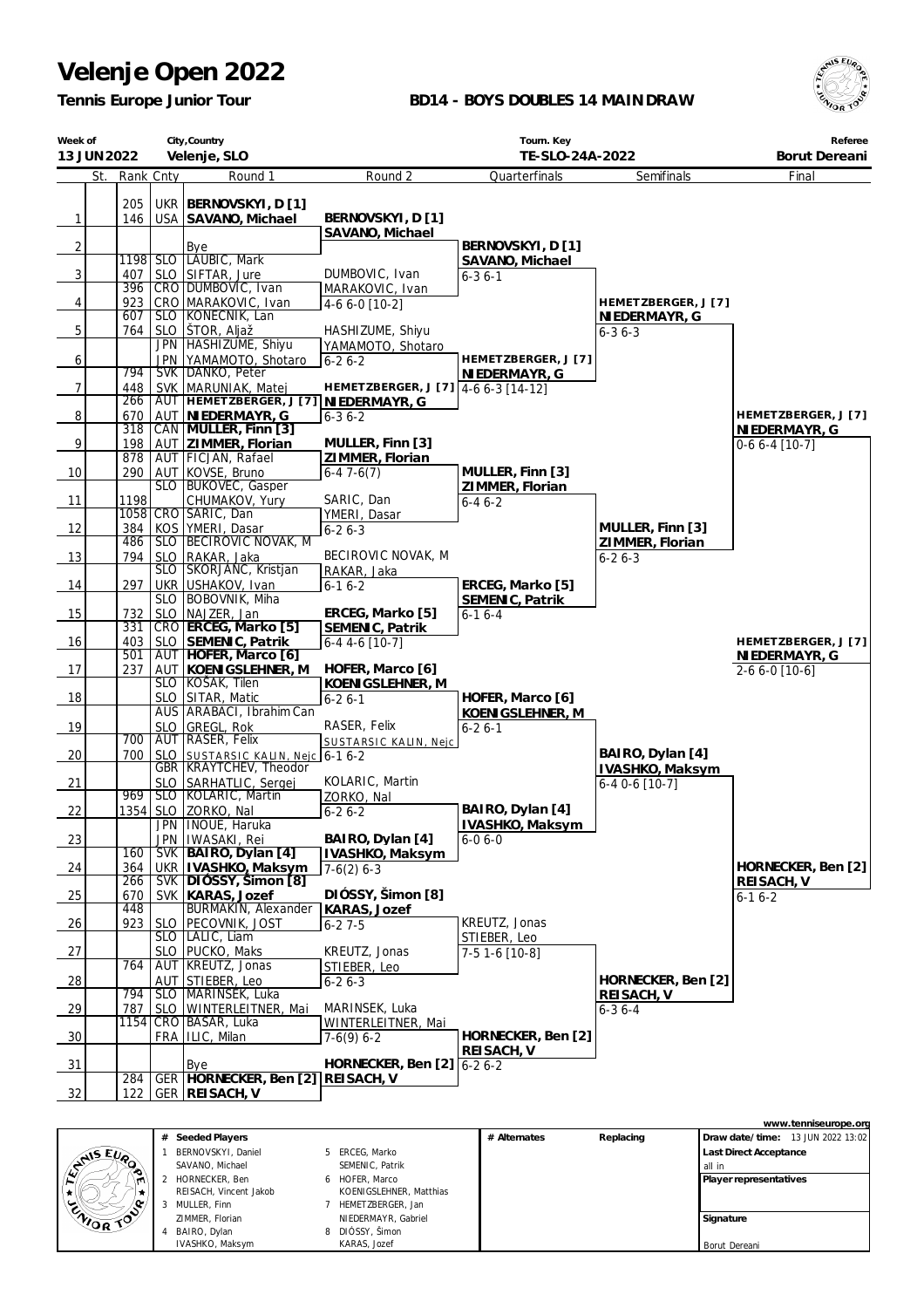7 MATTLE, Anna 8 MIHELCIC, Sara

15 RABLANSKA, Flora 16 DAYAN, Manon

*Tennis Europe Junior Tour*

### **GS14 - GIRLS SINGLES 14 MAINDRAW**



Borut Dereani

| Week of                      | 13 JUN 2022 |            |            | City, Country<br>Velenje, SLO                      |                                             |                                     |              | Tourn. Key<br>TE-SLO-24A-2022   |                                  |                      | Referee<br>Borut Dereani                                  |
|------------------------------|-------------|------------|------------|----------------------------------------------------|---------------------------------------------|-------------------------------------|--------------|---------------------------------|----------------------------------|----------------------|-----------------------------------------------------------|
|                              | St.         | Rank Cnty  |            | Round 1                                            | Round 2                                     | Round 3                             |              | Quarterfinals                   | Semifinals                       |                      | Final                                                     |
| 1                            |             | 130        |            | FRA ROHRBACH, E [1]                                |                                             |                                     |              |                                 |                                  |                      |                                                           |
| $\overline{2}$               |             |            |            | Bye                                                | ROHRBACH, E [1]                             | ROHRBACH, E [1]                     |              |                                 |                                  |                      |                                                           |
| $\overline{3}$               |             | 866        |            | SLO TRNKOVSKI, K                                   | TRNKOVSKI, K                                | $7-56-0$                            |              |                                 |                                  |                      |                                                           |
| $\overline{\mathbf{4}}$<br>5 |             |            |            | UKR MALCHENKO, Daria<br>AUT KOTCHETKOV, A          | $6 - 16 - 1$                                |                                     |              | ROHRBACH, E [1]                 |                                  |                      |                                                           |
| 6                            |             | 738        | ITA        | VIGNOLINI, Vittoria 6-1 6-1                        | VIGNOLINI, Vittoria                         |                                     |              | $6 - 06 - 1$                    |                                  |                      |                                                           |
| 7                            |             |            |            | Bye                                                | PETRÁŠOVÁ, D [13]                           | VIGNOLINI, Vittoria<br>$6 - 26 - 3$ |              |                                 |                                  |                      |                                                           |
| 8<br>9                       |             | 540<br>385 |            | SVK PETRAŠOVÁ, D [13]<br>SLO MURSHED, T [9]        |                                             |                                     |              |                                 | ROHRBACH, E [1]                  |                      |                                                           |
| $\overline{10}$              |             |            |            | Bye                                                | MURSHED, T [9]                              |                                     |              |                                 | $6 - 4$ 4 - 6 6 - 1              |                      |                                                           |
| 11                           |             |            |            | 1018 GER BOYSEN, Lea                               | BOYSEN, Lea                                 | MURSHED, T [9]<br>$7-56-1$          |              |                                 |                                  |                      |                                                           |
| 12<br>13                     |             |            |            | AUT NEDIC, Tea<br>1055   ITA   BAROGLIO, Bianca    | $6 - 36 - 1$                                |                                     |              | YANEVA, Veritsa                 |                                  |                      |                                                           |
| 14                           |             | 674        |            | SLO   YANEVA, Veritsa                              | YANEVA, Veritsa                             |                                     |              | $7-6(4)$ 4-6 6-1                |                                  |                      |                                                           |
| $\overline{15}$              |             |            |            | Bye                                                | $6 - 06 - 2$<br><b>MATTLE, A [7]</b>        | YANEVA, Veritsa<br>$6 - 36 - 2$     |              |                                 |                                  |                      |                                                           |
| 16                           |             | 346        | AUT        | MATTLE, A [7]                                      |                                             |                                     |              |                                 |                                  |                      | ROHRBACH, E [1]                                           |
| 17<br>18                     |             |            |            | 284   SLO   FUSIL, Luisa [4]<br>Bye                | FUSIL, Luisa [4]                            |                                     |              |                                 |                                  |                      | $6 - 26 - 2$                                              |
| 19                           |             |            |            | 935   HUN   BADICS, Lara                           | CATANA, S                                   | FUSIL, Luisa [4]<br>$7-6(2)$ 6-0    |              |                                 |                                  |                      |                                                           |
| 20                           |             |            |            | 1223 ROU CATANA, S                                 | $6 - 16 - 4$                                |                                     |              | FUSIL, Luisa [4]                |                                  |                      |                                                           |
| 21<br>22                     |             | 822        | ITA        | SLO   BASAILOVIC, Laura<br><b>BALLOTTA, Nicole</b> | BASAILOVIC, Laura                           |                                     |              | $6-16-4$                        |                                  |                      |                                                           |
| $\overline{23}$              |             |            |            | Bye                                                | $6 - 26 - 1$                                | BASAILOVIC, Laura                   |              |                                 |                                  |                      |                                                           |
| 24                           |             | 540        |            | AUT HOSCHEK, V [14]                                | HOSCHEK, V [14] 6-2 1-6 6-4                 |                                     |              |                                 | HORACEK, S [6]                   |                      |                                                           |
| $\overline{25}$              |             | 422        |            | CRO VIDAN, Tara [11]                               | VIDAN, Tara [11]                            |                                     |              |                                 | $6 - 06 - 4$                     |                      |                                                           |
| 26<br>$\overline{27}$        |             |            |            | Bye<br>1163 SLO PLESKOVIC, Lana                    |                                             | VIDAN, Tara [11]                    |              |                                 |                                  |                      |                                                           |
| 28                           |             |            |            | JPN GEISLER, Reyna                                 | PLESKOVIC, Lana<br>$6 - 26 - 4$             | $6 - 36 - 1$                        |              |                                 |                                  |                      |                                                           |
| 29                           |             |            |            | SLO STOPAR, Maja                                   | BODIOVA, karolina                           |                                     |              | HORACEK, S [6]<br>$6 - 16 - 2$  |                                  |                      |                                                           |
| 30<br>31                     |             | 703        |            | SVK BODIOVA, karolina<br>Bye                       | $6 - 26 - 2$                                | HORACEK, S [6]                      |              |                                 |                                  |                      |                                                           |
| 32                           |             | 299        |            | AUT HORACEK, S [6]                                 | HORACEK, S [6]                              | $6 - 06 - 2$                        |              |                                 |                                  |                      |                                                           |
| $\overline{33}$              |             | 379        |            | SLO MIHELCIC, S [8]                                | MIHELCIC, S [8]                             |                                     |              |                                 |                                  |                      | THAMM, Mariella<br>$6-36-7(3)6-3$                         |
| 34<br>35                     |             |            |            | Bye<br>AUS SOLOVEI, Marfa                          |                                             | MIHELCIC, S[8]                      |              |                                 |                                  |                      |                                                           |
| 36                           |             |            |            | 1163 CRO JAMNIK, Ela                               | SOLOVEI, Marfa                              | $6 - 36 - 0$                        |              |                                 |                                  |                      |                                                           |
| $\overline{37}$              |             | 802        |            | SLO SEMENIC, Karolina                              | $6 - 36 - 0$<br>MEDINA, Vittoria            |                                     |              | MIHELCIC, S [8]<br>$6 - 06 - 1$ |                                  |                      |                                                           |
| $\overline{38}$              |             |            |            | ITA   MEDINA, Vittoria                             | $7-6(5)$ 6-1                                | IHLENFELD, N [12]                   |              |                                 |                                  |                      |                                                           |
| 39<br>40                     |             | 529        |            | Bye<br>AUT IHLENFELD, N [12]                       | IHLENFELD, N [12]                           | $6 - 06 - 1$                        |              |                                 |                                  |                      |                                                           |
| 41                           |             | 558        |            | SVK RABLANSKA, F [15]                              |                                             |                                     |              |                                 | RABLANSKA, F [15]<br>$1-66-37-5$ |                      |                                                           |
| 42                           |             |            |            | Bye                                                | RABLANSKA, F [15]                           | RABLANSKA, F [15]                   |              |                                 |                                  |                      |                                                           |
| 43<br>44                     |             | 688        |            | SLO FLEISCHMAN, Jerca<br>CAN VIRMANI, vanya        | FLEISCHMAN, Jerca   6-1 6-2                 |                                     |              |                                 |                                  |                      |                                                           |
| 45                           |             | 656        |            | GER UNHOLZER, S                                    | $6 - 27 - 5$<br>UNHOLZER, S                 |                                     |              | RABLANSKA, F [15]               |                                  |                      |                                                           |
| 46                           |             |            |            | SLO MIKLAVZIN, Eva                                 | $6 - 16 - 0$                                | SABADI, Lea [3]                     |              | $6 - 36 - 1$                    |                                  |                      |                                                           |
| 47<br>48                     |             | 260        |            | Bye<br>AUT SABADI, Lea [3]                         | SABADI, Lea [3]                             | $16-26-2$                           |              |                                 |                                  |                      |                                                           |
| 49                           |             | 293        |            | SVK PETRIKOVA, D[5]                                |                                             |                                     |              |                                 |                                  |                      | THAMM, Mariella                                           |
| 50                           |             |            |            | Bye                                                | PETRIKOVA, D [5]                            | PETRIKOVA, D [5]                    |              |                                 |                                  |                      | $6 - 46 - 1$                                              |
| 51<br>52                     |             | 1095       |            | CRO JERCOG, NEA<br>SLO LAMOVŠEK, Pika              | LAMOVŠEK, Pika                              | $6 - 26 - 4$                        |              |                                 |                                  |                      |                                                           |
| 53                           |             | 585        |            | UKR   KOVALCHUK, Karina                            | $6 - 46 - 2$                                |                                     |              | PETRIKOVA, D [5]                |                                  |                      |                                                           |
| 54                           |             | 760        |            | SLO MARINKOVIC, Ana                                | KOVALCHUK, Karina<br>$6 - 06 - 3$           | KOVALCHUK, Karina                   |              | $6 - 26 - 1$                    |                                  |                      |                                                           |
| 55                           |             |            |            | Bye                                                | RICHTAR, A [10] 6-2 4-6 6-3                 |                                     |              |                                 |                                  |                      |                                                           |
| 56<br>57                     |             | 392<br>571 | AUT<br>FRA | RICHTAR, A [10]<br>DAYAN, M [16]                   |                                             |                                     |              |                                 | THAMM, Mariella                  |                      |                                                           |
| 58                           |             |            |            | Bye                                                | DAYAN, M [16]                               |                                     |              |                                 | 6-3 6-2                          |                      |                                                           |
| 59                           |             | 728        | GER        | THAMM, Mariella                                    | THAMM, Mariella                             | THAMM, Mariella<br>$6 - 06 - 0$     |              |                                 |                                  |                      |                                                           |
| 60<br>61                     |             |            | <b>ITA</b> | JPN   WADA, Nanayo<br>ROSSI, Melissa               | $6 - 0$ 4 $-6$ 7 $-5$                       |                                     |              | THAMM, Mariella                 |                                  |                      |                                                           |
| 62                           |             |            |            | 1068 AUT SREJIC, Lana                              | <b>SREJIC, Lana</b>                         |                                     |              | $4-67-6(8)6-1$                  |                                  |                      |                                                           |
| 63                           |             |            |            | Bye                                                | $7-6(4)$ 6-0<br>KADAK OCVIRK, K [2]         | KADAK OCVIRK, K [2]<br>$6 - 26 - 3$ |              |                                 |                                  |                      |                                                           |
| 64                           |             | 182        | <b>SLO</b> | KADAK OCVIRK, K [2]                                |                                             |                                     |              |                                 |                                  |                      |                                                           |
|                              |             |            |            | # Seeded Players                                   |                                             |                                     | # Alternates | Replacing                       |                                  |                      | www.tenniseurope.org<br>Draw date/time: 12 JUN 2022 18:28 |
|                              |             |            | 1          | ROHRBACH, Elisa                                    | 9 MURSHED, Tara                             |                                     |              |                                 |                                  |                      | Last Direct Acceptance                                    |
|                              | EVAIS EVAD  |            |            | 2 KADAK OCVIRK, Kaja                               | 10 RICHTAR, Anna                            |                                     |              |                                 |                                  | MIKLAVZIN, Eva (SLO) |                                                           |
|                              |             |            |            | 3 SABADI, Lea<br>4 FUSIL, Luisa                    | 11 VIDAN, Tara<br>12 IHLENFELD, Nelly       |                                     |              |                                 |                                  |                      | Player representatives                                    |
|                              |             |            |            | 5 PETRIKOVA, Dominika                              | 13 PETRÁŠOVÁ, Diana                         |                                     |              |                                 |                                  |                      |                                                           |
|                              | ZNIOR TO    |            |            | HORACEK, Stella<br>7 MATTLE Anna                   | 14 HOSCHEK, Valentina<br>15 RABLANSKA Flora |                                     |              |                                 |                                  | Signature            |                                                           |